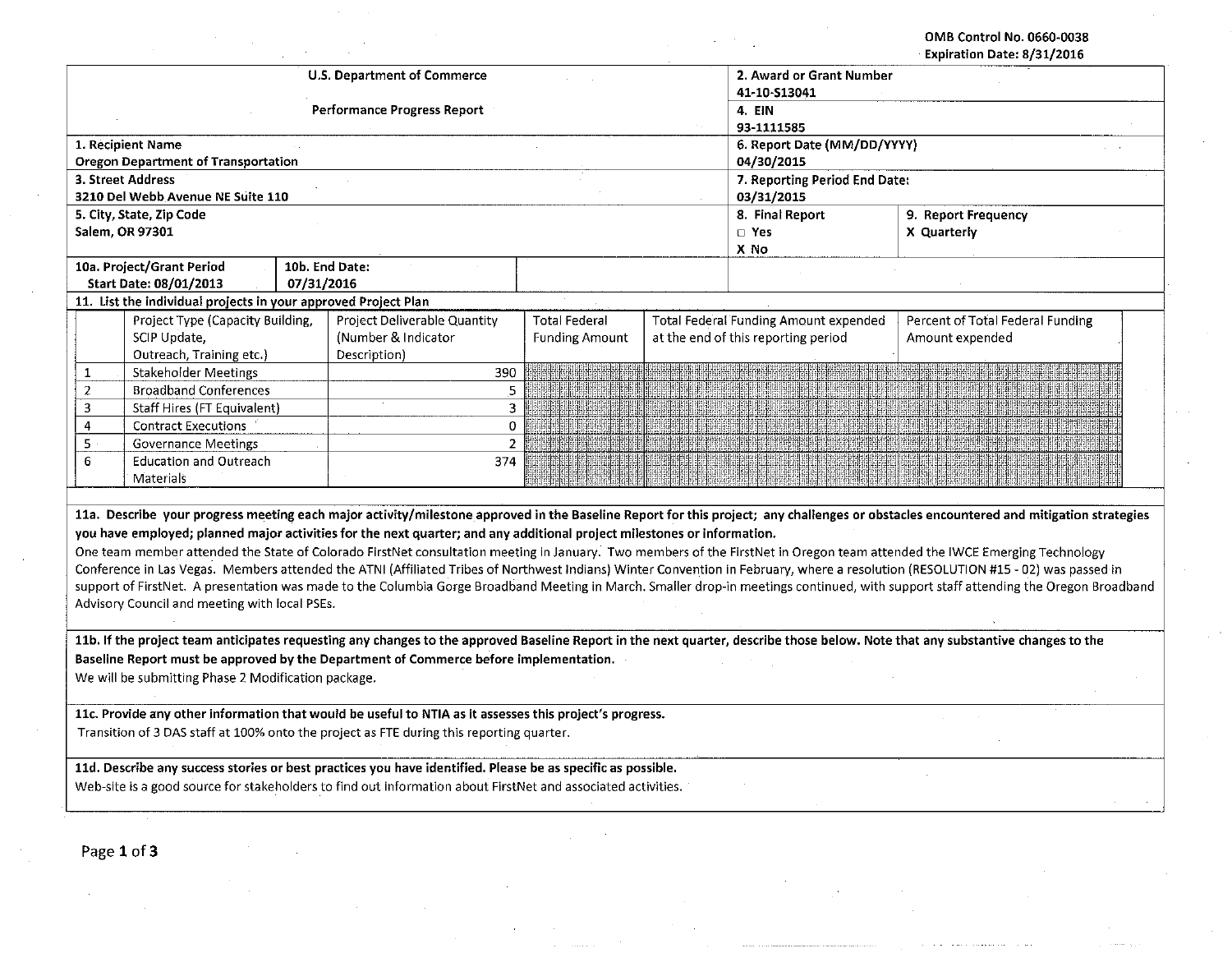.

#### **12. Personnel**

**12a. If the project is not fully staffed, describe how any lack of staffing may impact the project's time line and when the project will be fully staffed.**  Project is now fully staffed.

### **12b. Staffing Table State is working on the development of the project team**

| Job Title                              | FTE % | Project(s) Assigned               | Change                  |
|----------------------------------------|-------|-----------------------------------|-------------------------|
| Statewide Interoperability Coordinator | 60%   | SLIGP project coordination (SPOC) | FTE functioning at 60%  |
| Performance Manager                    | 20%   | Consultant coordination           | FTE functioning at 20%  |
| Program Budget Manager                 | 5%    | Grant/finance management          | FTE functioning at 5%   |
| Project Coordinator                    | 100%  | Project coordination              | FTE functioning at 100% |
| Outreach Coordinator                   | 100%  | Outreach coordination             | FTE functioning at 100% |
| Data Analyst                           | 100%  | Outreach support/data analyst     | FTE functioning at 100% |
|                                        |       |                                   |                         |

## **13. Subcontracts (Vendors and/or Subrecipients)**

#### 13a. Subcontracts Table - Include all subcontractors. The totals from this table must equal the "Subcontracts Total" in Question 14f.

| Name | Subcontract Purpose | Type             | RFP/RFQ | Contract | Start  | End   | <b>Total Federal</b>   | <b>Total Matching</b> | Project and % Assigned |
|------|---------------------|------------------|---------|----------|--------|-------|------------------------|-----------------------|------------------------|
|      |                     | (Vendor/Subrec.) | Issued  | Executed | Date   | Date  | <b>Funds Allocated</b> | Funds Allocated       |                        |
|      |                     |                  | (Y/N)   | (Y/N)    |        |       |                        |                       |                        |
| SAIC | Outreach            | Vendor           | No      | Yes      | 02/27/ | 12/31 | \$1.188.778            |                       | N/A                    |
|      |                     |                  |         |          | 2014   | 2015  | incl. \$248,575 in     |                       |                        |
|      |                     |                  |         |          |        |       | contingencies)         |                       |                        |

**13b. Describe any challenges encountered with vendors and/or subrecipients.** 

None at this time.

### **14. Budget Worksheet**

Columns 2, 3 and 4 must match your current project budget for the entire award, which is the SF-424A on file.

Only list matching funds that the Department of Commerce has already approved.

The Personnel Fringe Benefits percentage has been revised to 32% to more accurately reflect the actual expenditures.

| Project Budget Element (1)   | Federal Funds | Approved Matching | <b>Total Budget</b> | Federal Funds | Approved Matching Funds | Total Funds Expended (7) |
|------------------------------|---------------|-------------------|---------------------|---------------|-------------------------|--------------------------|
|                              | Awarded (2)   | Funds (3)         | 14                  | Expended (5)  | Expended (6)            |                          |
| a. Personnel Salaries        | \$620,964     | \$344,581         | \$965,545           | \$124,556     | \$111,854               | \$236,410                |
| b. Personnel Fringe Benefits | \$167,339     | \$90,190          | \$257,529           | \$59,255      | \$52,637                | \$111,892                |
| c. Travel                    | \$167,400     | S30,841           | \$198,241           | \$27,784      | \$5,023                 | \$32,807                 |
| d. Equipment                 | \$0           | \$0               | \$0                 |               |                         |                          |
| e. Materials/Supplies        | \$5,400       | \$0               | \$5,400             | \$3,843       |                         | \$3,843                  |
| f. Subcontracts Total        | \$1,187,345   | S <sub>0</sub>    | \$1,187,345         | \$409,509     | \$19,963                | S429,472                 |
| g. Other                     | \$O           | \$71,500          | \$71,500            | \$1 158       | \$7,531                 | \$8,689                  |
| h. Total Costs               | \$2,148,448   | \$537,112         | \$2,685,560         | \$626,105     | \$197,008               | \$823,113                |
| i. % of Total                | 80%           | 20%               | 100%                | 76%           | 24%                     | 100%                     |

Page 2 of 3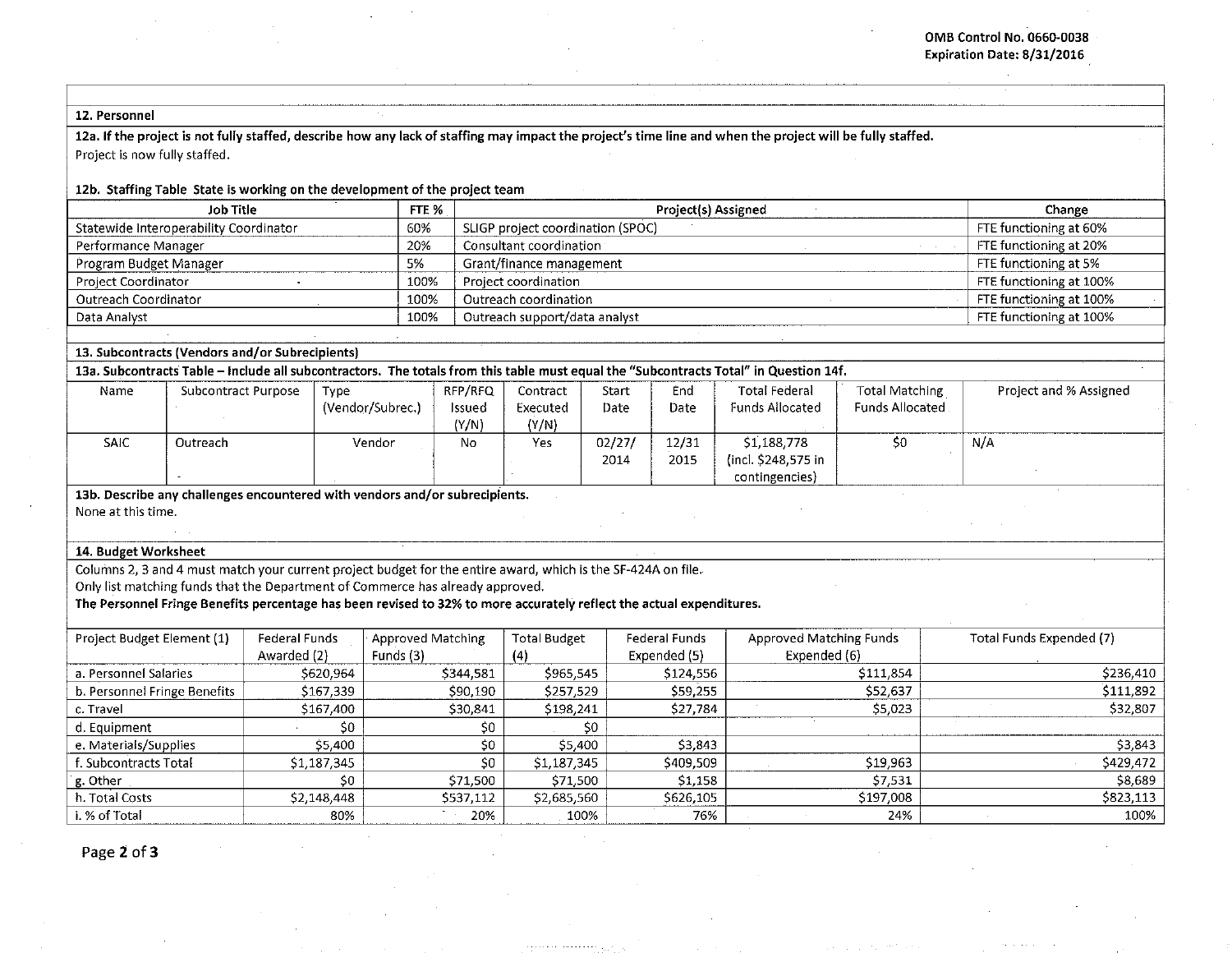#### OMB Control No. 0660-0038 Expiration Date: 8/31/2016

| 15. Certification: I certify to the best of my knowledge and belief that this report is correctand complete for performance of activities fonthe purpose(s) set forth in the award<br><b>documents!</b> |                                                   |
|---------------------------------------------------------------------------------------------------------------------------------------------------------------------------------------------------------|---------------------------------------------------|
| 16a. Typed or printed name and title of Authorized Certifying Official                                                                                                                                  | 16c. Telephone (area code, number, and extension) |
| Cy Smith<br>Statewide Interoperability Coordinator                                                                                                                                                      | 503-378-6066                                      |
|                                                                                                                                                                                                         | 16d. Email Address                                |
|                                                                                                                                                                                                         | Cy.SMITH@oregon.gov                               |
| 16b. Signature of Authorized Certifying Official                                                                                                                                                        | 16e. Date Report Submitted (month, day, year)     |
|                                                                                                                                                                                                         | 04/30/2015                                        |

According to the Paperwork Reduction Act, as amended, no persons are required to respond to a collection of information unless it displays a currently valid OMB control number. Public reporting burden for this collection of information is estimated to average 10 hours per response for the application process, including time for reviewing instructions, searching existing data sources, gathering and maintaining the data needed, and completing and reviewing the collection of information. Send comments regarding the burden estimate or any other aspect of this collection of information, including suggestions for reducing this burden, to Michael Dame, Director, State and Local Implementation Grant Program, Office of Public Safety Communications, National Telecommunications and Information Administration, U.S. Department of Commerce (DOC), 1401 Constitution Avenue, N.W., HCHB, Room 7324, Washington, D.C. 20230.